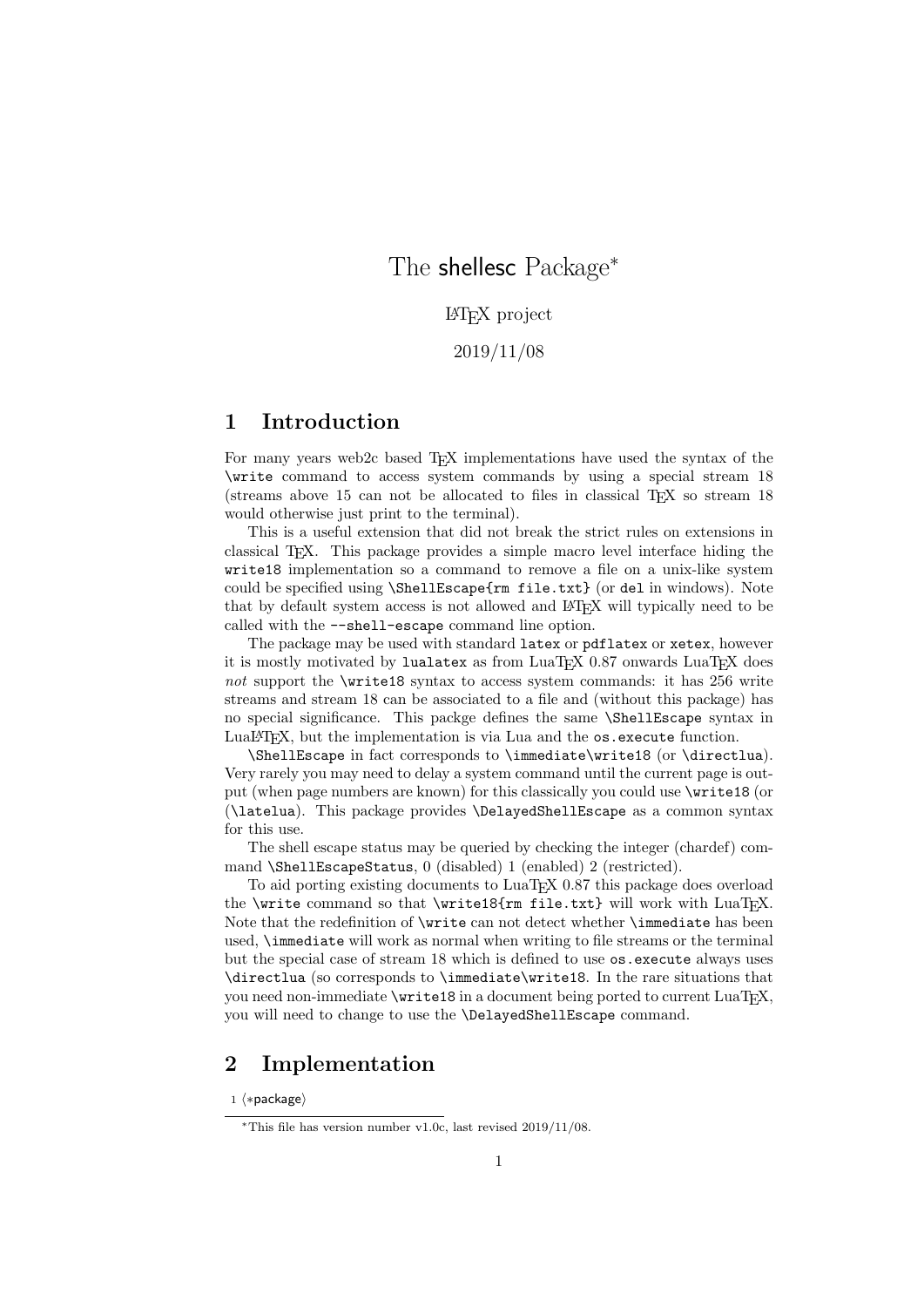```
2 \chardef\shellesc@quotecat\catcode'\"
```

```
3 \hat{\theta}' \label{eq:1}
```

```
4 \@makeother\"
```
\@makeother\\_

#### 2.1 Status Check

#### 2.2 The shellesc package interface

\ShellEscapeStatus Integer value with meanings 0 (shell escape disabled), 1 (shell escape allowed), 2 (Restricted shell escape).

```
6 \chardef\ShellEscapeStatus
                    7 \ifx\pdfshellescape\@undefined
                    8 \ifx\shellescape\@undefined
                    9 \ifx\directlua\@undefined
                    10 \overline{\smash{\big)}\ 20}11 \else
                    12 \directlua{%
                    13 tex.sprint((status.shell_escape or os.execute()) .. " ")}
                    14 \fi
                    15 \else
                    16 \shellescape
                    17 \fi
                    18 \else
                    19 \pdfshellescape
                    20 \quad \text{Vfi}21 \ifcase\ShellEscapeStatus
                   22 \PackageWarning{shellesc}{Shell escape disabled}
                   23 \text{lor}24 \PackageInfo {shellesc}{Unrestricted shell escape enabled}
                    25 \else
                    26 \PackageInfo {shellesc}{Restricted shell escape enabled}
                    27 \fi
       \ShellEscape Execute the supplied tokens as a system dependent command, assuming such
                    execution is allowed.
                    28 \ifx\lastsavedimageresourcepages\@undefined
                    29 \protected\def\ShellEscape{\immediate\write18 }
                    30 \else
                    31 \protected\def\ShellEscape{\directlua\ShellEscape@Lua}
                    32 \text{ t}\DelayedShellEscape Execute the supplied tokens as a system dependent command, when this node is
                    shipped out with the completed page, assuming such execution is allowed.
                    33 \ifx\lastsavedimageresourcepages\@undefined
                    34 \protected\def\DelayedShellEscape{\relax\write18 }
                    35 \else
                    36 \protected\def\DelayedShellEscape{\latelua\ShellEscape@Lua}
                    37 \fi
   \ShellEscape@Lua Shared Lua code for \DelayedShellEscape and \ShellEscape.
```

```
38 \ifx\directlua\@undefined\else
```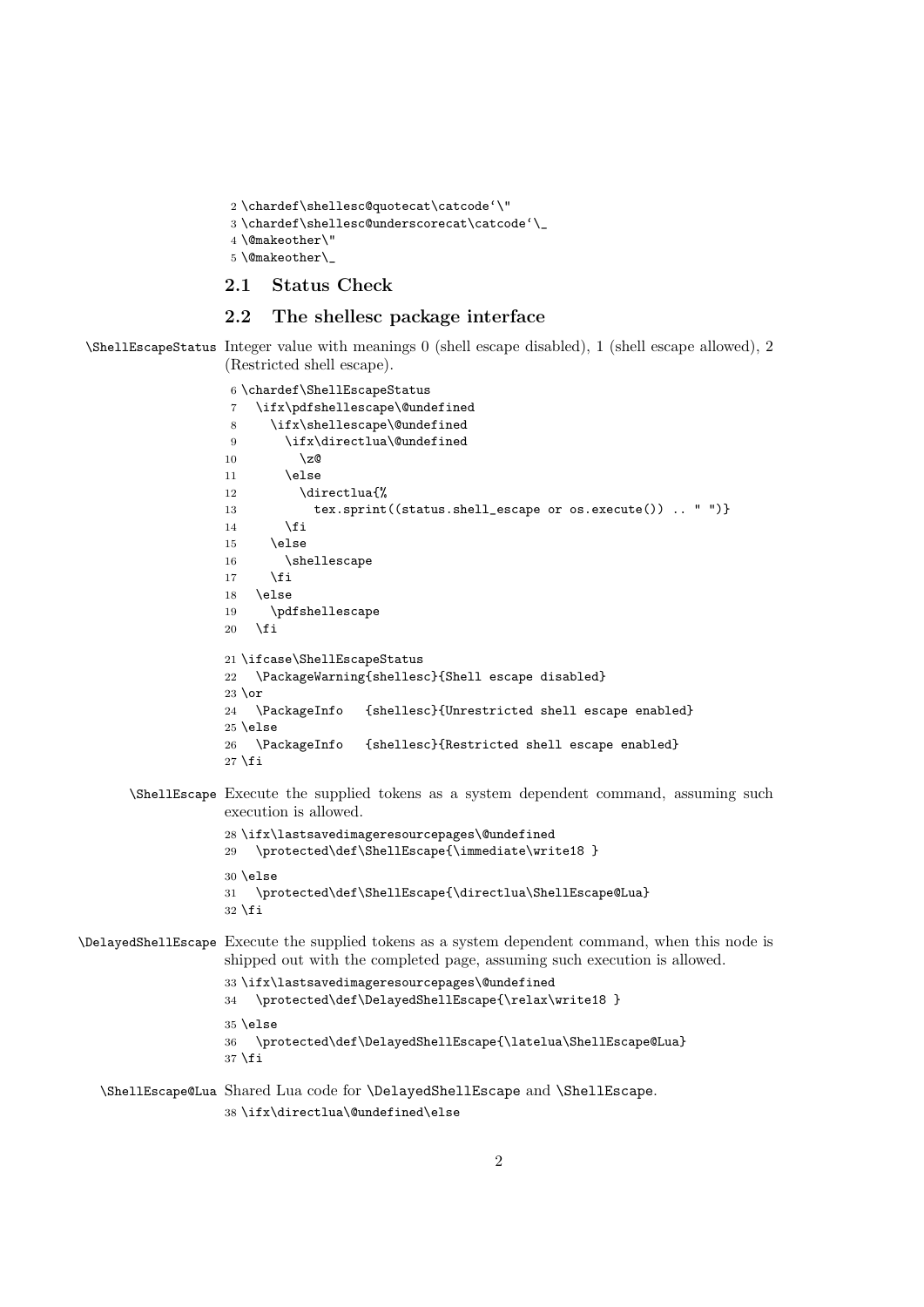```
39 \protected\def\ShellEscape@Lua#1{{%
40 local status, msg = os.execute("\luaescapestring{#1}")%
41 if status == nil then
42 texio.write_nl("log",%
43 "runsystem(" .. "\luaescapestring{#1}"%
44 .. ")...(" .. msg .. ")\string\n")
45 elseif status == 0 then
46 texio.write_nl("log",%
47 "runsystem(" .. "\luaescapestring{#1}"%
48 .. ")...executed\string\n")
49 else
50 texio.write_nl("log",%
51 "runsystem(" .. "\luaescapestring{#1}"%
52 .. ")...failed " .. (msg or "") .. "\string\n")
53 end
54 }}
55 \fi
```
#### 2.3 The write18 package interface

In web2c based engines other than LuaTEX, \write18 may be used directly. The same was true in older LuaTeX, but from version 0.85 onwards that is not available.

The above shellesc package interface is recommended for new code, however for ease of porting existing documents and packages to newer LuaTEX releases, a \write18 interface is provided here via a call to Lua's os.execute.

Note that as currently written this always does an immediate call to the system. \immediate is supported but ignored, \immediate\write18 and \write18 both execute immediately. To use a delayed execution at the next shipout, use the \DelayedShellEscape command defined above.

Note that it would be easy to make \wriete18 defined here use delayed execution, just use \DelayedShellEscape instead of ShellEscape in the definition below. However detecting \immediate is tricky so the choice here is to always use the immediate form, which is overwhelmingly more commonly used with \write18. Stop at this point if not a recent LuaT<sub>EX</sub>.

56 \ifx\lastsavedimageresourcepages\@undefined

```
57 \catcode'\"\shellesc@quotecat
```

```
58 \catcode'\_\shellesc@underscorecat
```

```
59 \expandafter\endinput
```
 $60$  \fi

61 \directlua{%

62 shellesc = shellesc or  $\{ \}$ 

Lua function to use the token scanner to grab the following TEX number, and then test if stream 18 is being used, and then insert an appropriate T<sub>E</sub>X command to handle the following brace group in each case.

```
63 local function write_or_execute()
64 local s = token.scan_int()
65 if (s==18) then
66 tex.sprint(\the\numexpr\catcodetable@atletter\relax,
67 "\string\\ShellEscape ")
68 else
69 tex.sprint(\the\numexpr\catcodetable@atletter\relax,
```